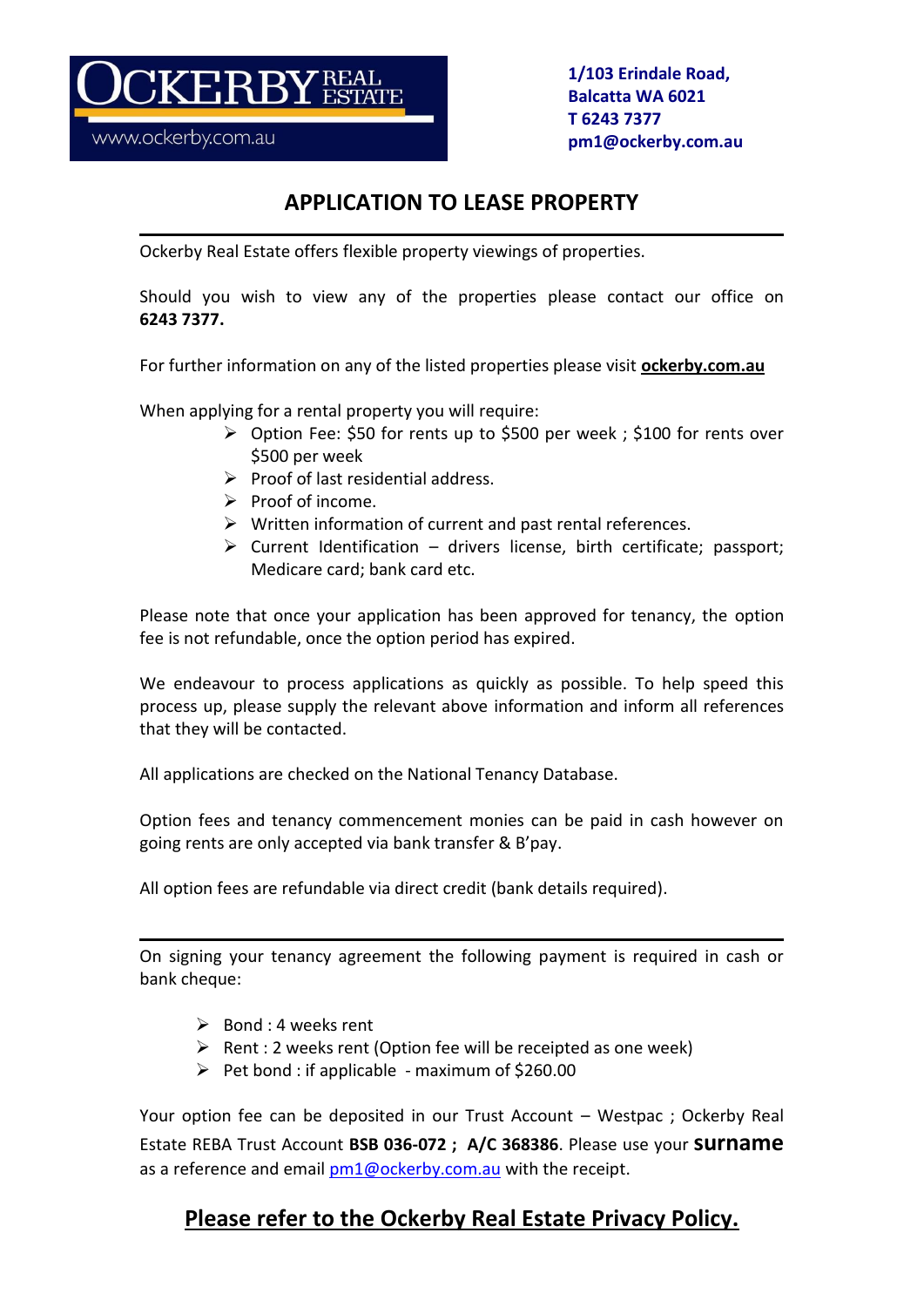

## **Ockerby Real Estate Privacy Policy**

Ockerby Real Estate understands that your privacy is important to you, and is committed to complying with its obligations under the Privacy Act, 1988.

In its activities as a real estate agency, Ockerby Real Estate may collect the following types of personal information:

- The obtaining of information from vendors used with respect to the marketing and sale of real estate properties and businesses;
- The collection and use of information from databases of comparable sales of properties and businesses and in order to assist in the marketing of those properties and businesses; · Information from purchasers and potential purchasers of properties and businesses;
- Data obtained from third parties for the use of marketing, selling and leasing real estate properties and businesses

Under the Privacy Act, an individual is entitled to obtain access to personal information held by this real estate agency with respect to that individual, subject to relevant exemptions of the Act. A fee may be charged based on the administrative costs of supplying the information requested.

If individuals believe that information held relating to them is incorrect they are entitled to request that this real estate agency corrects that information.

Should any person wish to obtain further information with respect to the type of personal information Ockerby Real Estate may hold; the purposes for which Ockerby uses that information and/or the way in which this real estate agency manages that information, that person should not hesitate to contact Ockerby Real Estate.

I have read and fully understand the above privacy policy and wish to continue my application.

| <b>PRINT NAME</b> | <b>SIGN</b> | <b>DATE</b> |
|-------------------|-------------|-------------|
| <b>PRINT NAME</b> | <b>SIGN</b> | <b>DATE</b> |
| <b>PRINT NAME</b> | <b>SIGN</b> | <b>DATE</b> |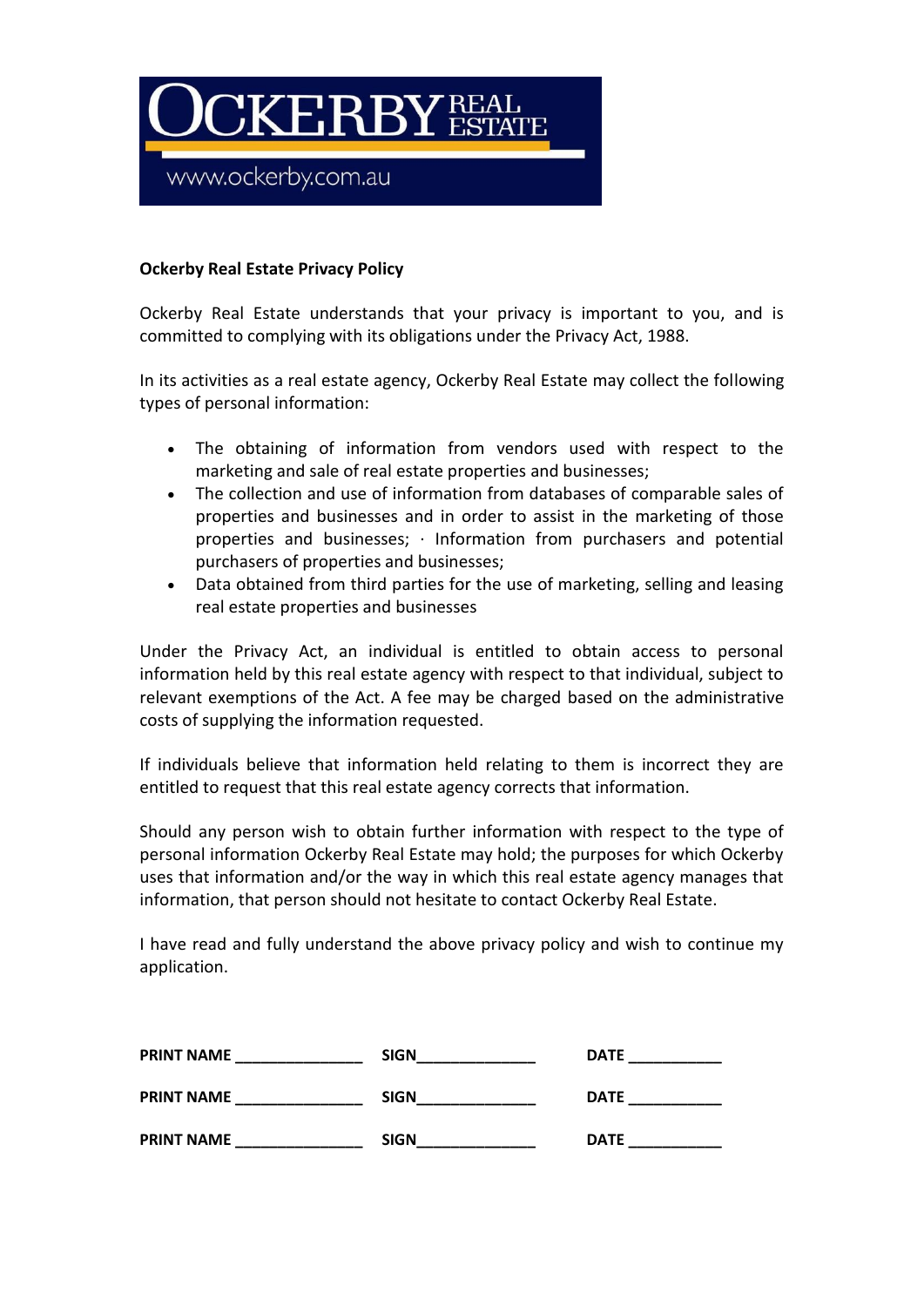

## EXPLANATION FOR APPLICANTS

#### Only complete this APPLICATION ifYou are sure that You want to enter into a Residential Tenancy Agreement with the Lessor of the Premises

The Lessor of the Premises is attempting to locate the most suitable tenant; that is a tenant who pays the rent on time and takes good care of the Premises.

To enable the Lessor of the Premises to determine in their opinion, who is the most suitable person, the Lessor's Property Manager requires some background information about You.

#### The form "APPLICATION TO ENTER INTO RESIDENTIAL TENANCY AGREEMENT" is not the Residential Tenancy Agreement.

The purpose of this form is:

First, to inform the Lessor of Your details, and Your requirements for the Residential Tenancy Agreement; for example, if You wish to have pets at the Premises.

Second, to inform You of the Lessor's or Property Manager's usual use of one or more residential tenancy databases.

Third, to inform You of the money that is required to be paid prior to taking possession of the Premises; for example, the value of the Security Bond (which may be up to 4 weeks rent), the Pet Bond (which can be up to \$260) and the initial Rent payment (which can be 2 weeks rent in advance).

Fourth, to make You aware of the terms of the Residential Tenancy Agreement (including special conditions) associated<br>with the Lease if Your Application is accepted.

### Summary of what will happen if You apply to enter into a Residential Tenancy Agreement with the Lessor

| Your action if You wish to apply for the                               | Complete this Application.<br>1.                                                                                                                                                                                                                                                                                                                                                                                                                                                                                                                              |  |
|------------------------------------------------------------------------|---------------------------------------------------------------------------------------------------------------------------------------------------------------------------------------------------------------------------------------------------------------------------------------------------------------------------------------------------------------------------------------------------------------------------------------------------------------------------------------------------------------------------------------------------------------|--|
| <b>Residential Tenancy Agreement:</b>                                  | Submit this Application to the Property Manager together with any Option Fee<br>2.<br>that may be requested by the Property Manager.                                                                                                                                                                                                                                                                                                                                                                                                                          |  |
| Lessor's action if You do not succeed with<br><b>Your Application:</b> | If You are not the successful applicant and have paid an Option Fee, the Option<br>З.<br>Fee will be refunded to You within 7 days of the decision.                                                                                                                                                                                                                                                                                                                                                                                                           |  |
| Lessor's action if You succeed with Your<br><b>Application:</b>        | If You are the successful applicant, the Lessor will provide You with a proposed<br>4.<br>Residential Tenancy Agreement for the Premises which will grant You the<br>option of entering into a Residential Tenancy Agreement.                                                                                                                                                                                                                                                                                                                                 |  |
| What You will then need to do if You are<br>the successful Applicant:  | If You sign the Residential Tenancy Agreement, comply with all the stipulated<br>5.<br>requirements for the creation of the Residential Tenancy Agreement set out                                                                                                                                                                                                                                                                                                                                                                                             |  |
|                                                                        | in Part C of the document, and the Lessor (or the Property Manager) sign the<br>document, a binding Residential Teanancy Agreement will exist between You<br>and the Lessor. In the case of where an Option Fee has been paid there will be<br>no need for the Lessor (or Property Manager to sign the document for a binding<br>Residential Tenancy Agreement to exist.<br>If any of the events mentioned in clause 5 of this Summary above do not occur<br>6.<br>the ramifications of that are set out below in clause 18 of Part B of this<br>Application. |  |

| FOR:      | Premises Address: |       |          |
|-----------|-------------------|-------|----------|
| Address 1 |                   |       |          |
| Address 2 |                   |       |          |
| Suburb    |                   | State | Postcode |

#### Proposed Tenants' Names: FROM:

|          | Given Name(s) | Family Name |
|----------|---------------|-------------|
| Tenant 1 |               |             |
| Tenant 2 |               |             |
| Tenant 3 |               |             |
| Tenant 4 |               |             |
|          |               |             |

| T0:       | The Property Manager:                   |           |
|-----------|-----------------------------------------|-----------|
|           | Agency Name   Ockerby Real Estate       |           |
| Address   | 1/103 Erindale Road, Balcatta, WA, 6021 |           |
| Telephone | 62437377                                | Facsimile |
| E-mail    | pm1@ockerby.com.au                      |           |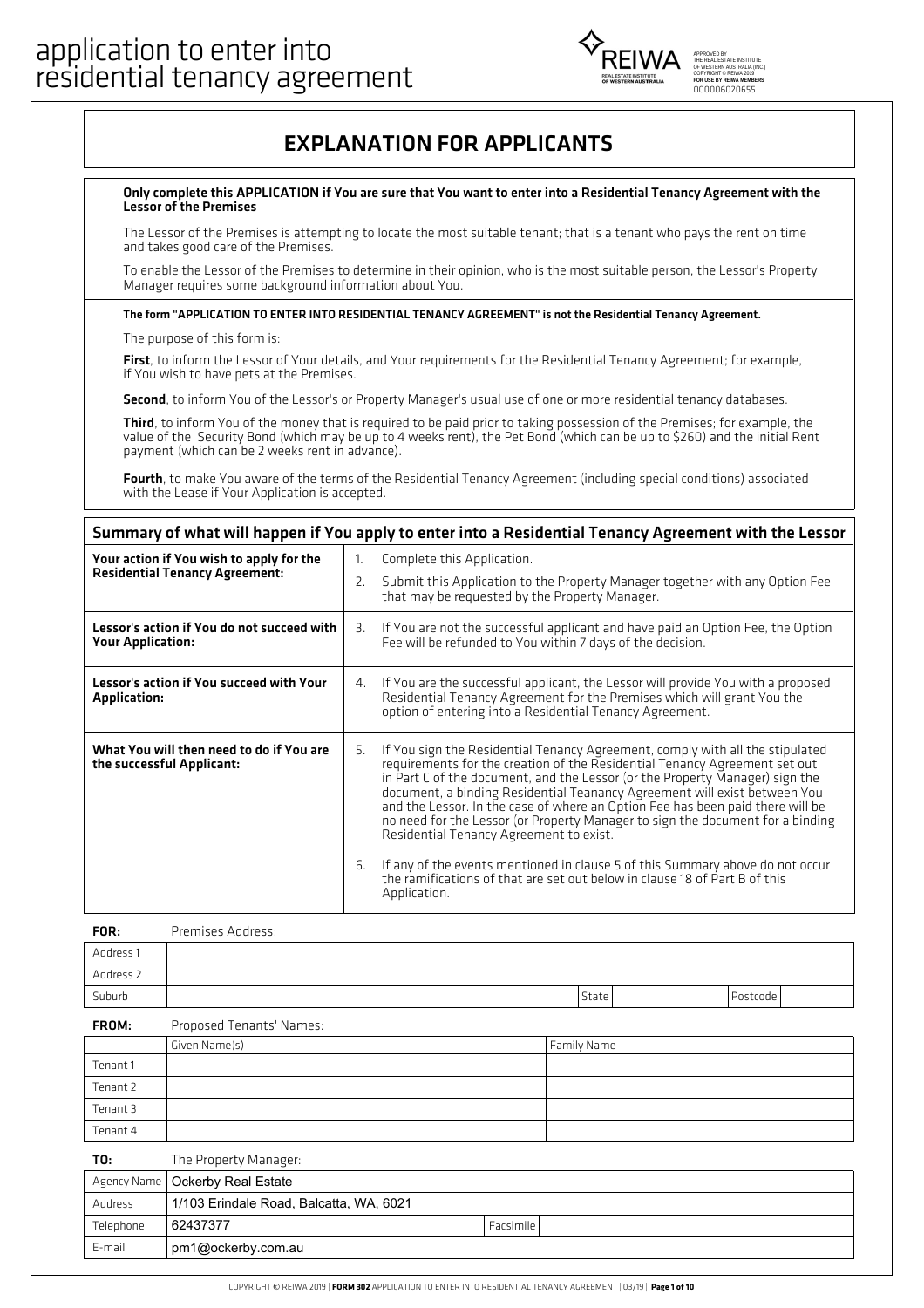

## PART A (TO BE COMPLETED BY PROPERTY MANAGER)

| 1. | Premises  |                                |                                                                                                                                                        |          |          |
|----|-----------|--------------------------------|--------------------------------------------------------------------------------------------------------------------------------------------------------|----------|----------|
|    |           |                                |                                                                                                                                                        |          |          |
|    | Address 1 |                                |                                                                                                                                                        |          |          |
|    | Address 2 |                                |                                                                                                                                                        |          |          |
|    | Suburb    |                                | State                                                                                                                                                  | Postcode |          |
|    |           |                                |                                                                                                                                                        |          |          |
| 2. | Rent      | \$                             |                                                                                                                                                        |          | per week |
| 3. |           | Option Fee (if applicable) \$  |                                                                                                                                                        |          |          |
| 4. |           | money to the Property Manager: | If You are the successful applicant, and wish to enter into a Residential Tenancy Agreement with the Lessor, You will be required to pay the following |          |          |
|    |           | <b>REQUIRED MONEY</b>          |                                                                                                                                                        |          |          |
|    | (a)       | Security bond of               | \$                                                                                                                                                     |          |          |
|    | (b)       | Pet bond (if applicable)       | \$                                                                                                                                                     |          |          |
|    | (c)       | First two weeks rent           | \$                                                                                                                                                     |          |          |
|    | (d)       | Less Option Fee (if paid)      | \$                                                                                                                                                     |          |          |
|    | (e)       | <b>Total</b>                   |                                                                                                                                                        |          |          |
|    |           |                                |                                                                                                                                                        |          |          |
|    |           |                                |                                                                                                                                                        |          |          |
|    |           |                                |                                                                                                                                                        |          |          |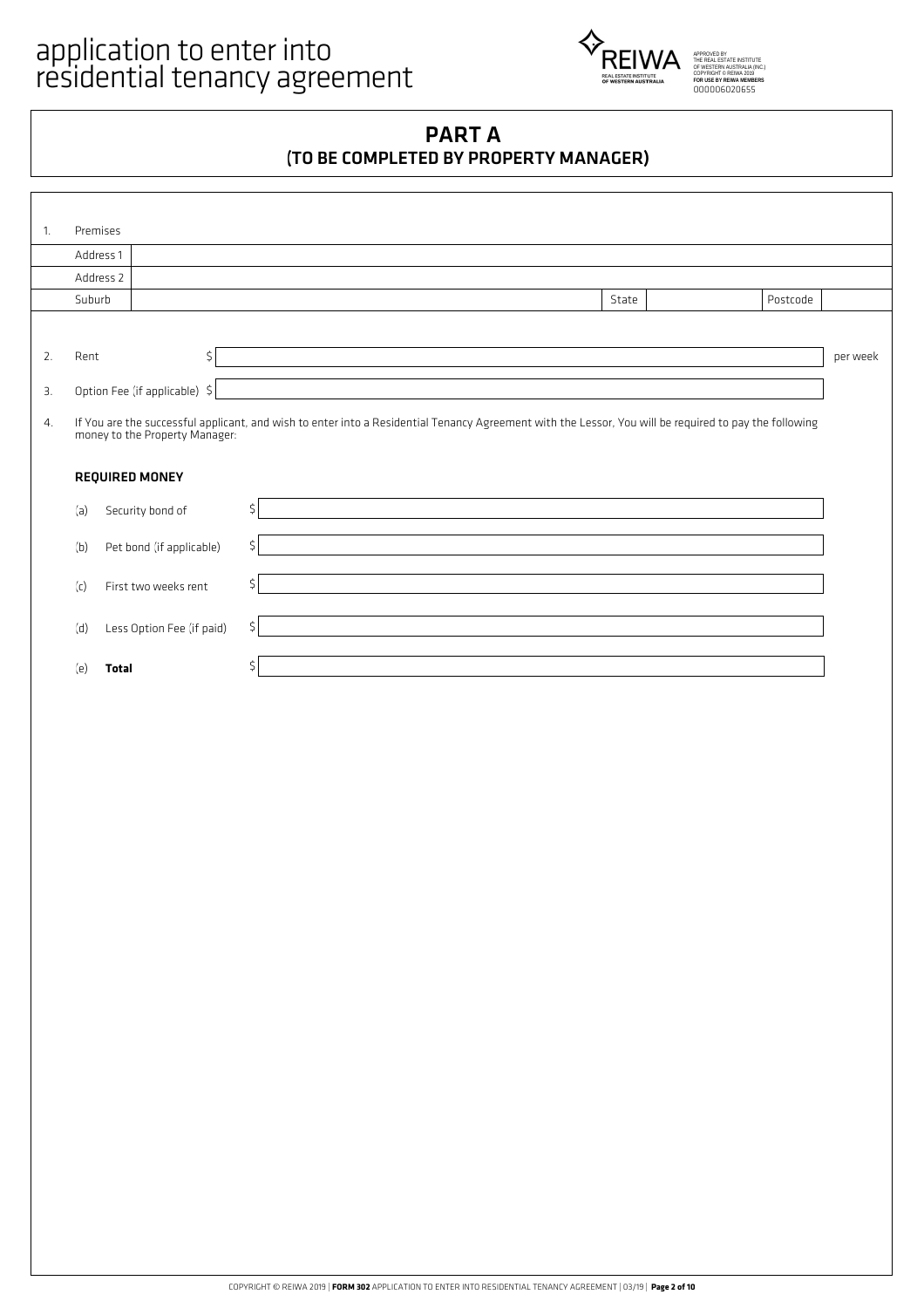# application to enter into<br>
FOREIWA



## PART B (TO BE COMPLETED BY YOU)

**NOTE**: This document is not a Residential Tenancy Agreement and does not grant any right to occupy the Premises

|                 | <b>TENANCY DETAILS</b>                                                                                                                                                                                                                                                                                                                                                                                                                                                                        |           |         |      |               |          |    |          |
|-----------------|-----------------------------------------------------------------------------------------------------------------------------------------------------------------------------------------------------------------------------------------------------------------------------------------------------------------------------------------------------------------------------------------------------------------------------------------------------------------------------------------------|-----------|---------|------|---------------|----------|----|----------|
|                 | You require the tenancy for a period of                                                                                                                                                                                                                                                                                                                                                                                                                                                       |           | months  | from |               |          | to |          |
| At a rent of \$ |                                                                                                                                                                                                                                                                                                                                                                                                                                                                                               |           |         |      |               |          |    | per week |
|                 | Total number of persons to occupy the Premises                                                                                                                                                                                                                                                                                                                                                                                                                                                |           | Adults  |      | Children      | Ages     |    |          |
| Pets -          | Type of Pet                                                                                                                                                                                                                                                                                                                                                                                                                                                                                   |           | Breed   |      |               | Reg. No. |    | Age      |
|                 | Type of Pet                                                                                                                                                                                                                                                                                                                                                                                                                                                                                   |           | Breed   |      |               | Reg. No. |    | Age      |
|                 | Do you intend on applying for a residential tenancy bond from a State Government Department?                                                                                                                                                                                                                                                                                                                                                                                                  |           |         |      |               | Yes      | No |          |
| If Yes.         | \$                                                                                                                                                                                                                                                                                                                                                                                                                                                                                            |           | Branch: |      |               |          |    |          |
|                 | Bank account details for refund of Option Fee (if applicable)                                                                                                                                                                                                                                                                                                                                                                                                                                 |           |         |      |               |          |    |          |
| Bank:           |                                                                                                                                                                                                                                                                                                                                                                                                                                                                                               |           |         |      | BSB:          |          |    |          |
| Account No.:    |                                                                                                                                                                                                                                                                                                                                                                                                                                                                                               |           |         |      | Account Name: |          |    |          |
|                 | Any Special Conditions requested by You:                                                                                                                                                                                                                                                                                                                                                                                                                                                      |           |         |      |               |          |    |          |
|                 | NOTE: The Lessor is not obliged to accept any of the Your Special Conditions.                                                                                                                                                                                                                                                                                                                                                                                                                 |           |         |      |               |          |    |          |
|                 | The address at which You wish to receive the Residential Tenancy Agreement if You are successful and/or notices relating to tenancy                                                                                                                                                                                                                                                                                                                                                           |           |         |      |               |          |    |          |
|                 | Email (optional):                                                                                                                                                                                                                                                                                                                                                                                                                                                                             |           |         |      |               |          |    |          |
| Fax (optional): | Postal address (required):                                                                                                                                                                                                                                                                                                                                                                                                                                                                    |           |         |      |               |          |    |          |
| PO Box          |                                                                                                                                                                                                                                                                                                                                                                                                                                                                                               | Town/City |         |      |               |          |    | Postcode |
| Address 1       |                                                                                                                                                                                                                                                                                                                                                                                                                                                                                               |           |         |      |               |          |    |          |
| Address 2       |                                                                                                                                                                                                                                                                                                                                                                                                                                                                                               |           |         |      |               |          |    |          |
|                 | You declare that You are not bankrupt and that all of the information supplied in this Application is true and correct and is not misleading in anyway.                                                                                                                                                                                                                                                                                                                                       |           |         |      |               |          |    |          |
|                 | You acknowledge that, having inspected the Premises, You will accept possession of the Premises in the condition it was in as at the date of inspection.<br>By Signing this application You are making an application to lease the Premises. The Lessor may or may not send You a proposed Residential Tenancy<br>Agreement for the Premises.                                                                                                                                                 |           |         |      |               |          |    |          |
|                 | If You are the successful applicant, the Lessor will send You a proposed Residential Tenancy Agreement for the Premises which will contain information<br>about pre-requisites for the creation of a binding Residential Tenancy Agreement. The Residential Tenancy Agreement will be comprised of<br>Parts A, B and C. Parts A and B can be viewed on reiwa.com.au. Part C will also include additional terms agreed to by the parties, a draft of which is attached<br>to this Application. |           |         |      |               |          |    |          |
|                 | If a sum for an Option Fee is stipulated in Part A, You must pay that Option Fee to the Property Manager at the same time You make this application.<br>The Option Fee must be paid by You by cash or cheque. If You are not the successful applicant and have paid an Option Fee, the Option Fee will be refunded<br>to You by way of an electronic transfer to Your bank account details set out in Part B within 7 days of the decision.                                                   |           |         |      |               |          |    |          |
|                 |                                                                                                                                                                                                                                                                                                                                                                                                                                                                                               |           |         |      |               |          |    |          |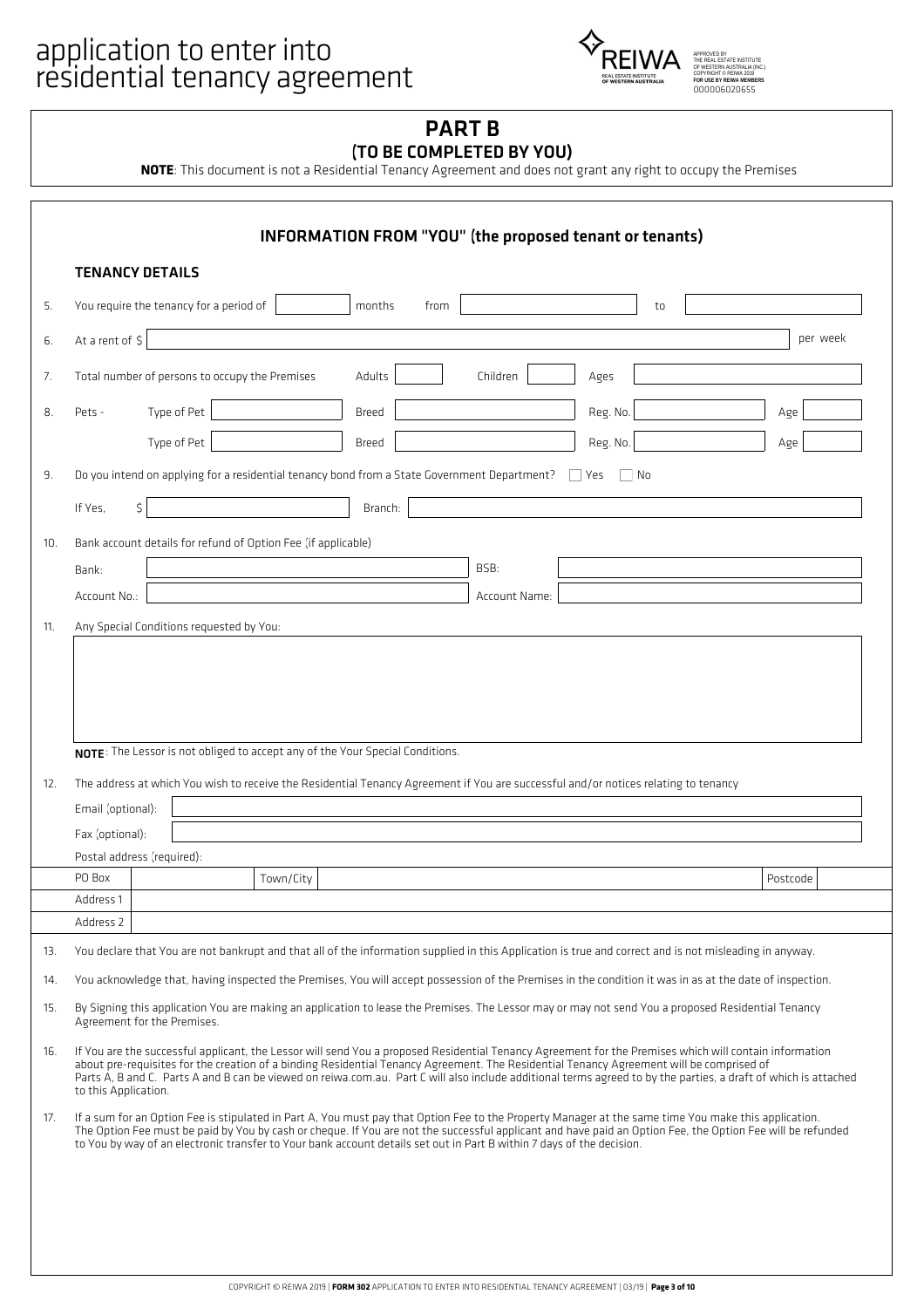

- If You are the successful application the Lessor will provide You with a proposed Residential Tenancy Agreement for the Premises which will grant You the option of entering into a Residential Tenancy Agreement: 18.
	- (a) if You sign the Residential Tenancy Agreement, comply with all the stipulated requirements for the creation of a binding Residential Tenancy Agreement as set out in Part C of the document (eg returning the document to the Property Manager by the stipulated time, paying full stipulated rental and bond); and;
		- (i) if an Option Fee has been paid THEN a binding Residential Tenancy Agreement will exist between You and the Lessor and any Option Fee will be refunded to You or applied towards the rent; or
		- if no Option Fee has been paid and if neither the Lessor nor the Property Manager sign the document THEN no binding Residential Tenancy Agreement will exist between You and the Lessor; or (ii)
		- if no Option Fee has been paid and if the Lessor (or the Property Manager) signs the document, THEN a binding Residential Tenancy Agreement will exist between You and the Lessor. (iii)
	- if You do not sign the Residential Tenancy Agreement or if You do not comply with the pre-requisites for the existence of the Residential Tenancy Agreement You will not have entered into a binding Residential Tenancy Agreement, the option for You to enter such an agreement will lapse, and any Option Fee paid by You will be forfeited to the Lessor.  $(h)$

Note: Under the Residential Tenancy Act 1987 agreements to lease do not have to be in writing and may be entered verbally or by conduct. This clause 18 does not purport to remove any right of parties to reach non-written agreements. However, if the parties wish to enter an agreement on the terms set out in this form, the pre-requisites set out above must be met in order for the lease to exist.

YOU MUST UNDERSTAND THAT IF YOU ARE THE SUCCESSFUL APPLICANT AND THE LESSOR PROVIDES YOU WITH A PROPOSED RESIDENTIAL TENANCY AGREEMENT BUT YOU DO NOT COMPLY WITH PRE-REQUISITES FOR THE EXISTENCE OF A BINDING RESIDENTIAL TENANCY AGREEMENT, SET OUT IN PART C OF THE RESIDENTIAL TENANCY AGREEMENT (INCLUDING SIGNING THE RESIDENTIAL TENANCY AGREEMENT, RETURNING IT TO THE PROPERTY MANAGER BY THE STIPULATED TIME, PAY ANY STIPULATED RENTAL IN ADVANCE, SECURITY BOND AND / OR PET BOND) NO RESIDENTIAL TENANCY AGREEMENT WILL COME INTO EXISTENCE AND THE LESSOR MAY ENTER INTO A RESIDENTIAL TENANCY AGREEMENT **WITH ANOTHER PERSON. 19.**

#### **20. DEFINITIONS**

- (a) "Act" means the Residential Tenancies Act 1987 including any amendments.
	- "**Application**" means this Application to enter into a Residential Tenancy Agreement.
	- "Business Day" means any day except a Sunday or public holiday in Western Australia.

"Lessor" means the person/entity with the authority to lease the Premises.

"Option Fee" means a payment as referred to in section 27(2)(a) of the Act. The amount of the Option Fee is specified in Part A of this application. The amount of the Option Fee is capped as follows:

- (i) where the weekly rental under the Residential Tenancy Agreement is \$500 or less, an Option Fee of up to \$50 is payable;
- (ii) where the weekly rental under the Residential Tenancy Agreement exceeds \$500, an Option Fee of up to \$100 is payable;
- where the Residential Tenancy Agreement is for residential premises south of the 26th parallel of south latitude and the weekly rent is \$1,200 or more, an Option Fee of up to \$1,200 is payable. (iii)

"Premises" means the address specified on the first page of this document. Any items included or excluded will appear in Part A of the proposed Residential Tenancy Agreement.

"Property Manager" means the real estate agent appointed by the Lessor to lease and manage the Premises.

"Residential Tenancy Agreement" means an agreement in writing in the form prescribed by the Act, comprising of Parts A, B and C. Part C will include additional special conditions as agreed between the parties.

- "You" or "Your" means the person or persons making the Application to Lease the Premises.
- (b) All acts and things that the Lessor is required or empowered to do may be done by the Lessor or their Property Manager.
- You agree that for the purpose of this Application, the Lessor or Property Manager may make enquiries of the persons given as referees, next of kin or emergency contacts provided by You, and also make enquiries of such other persons or agencies as the Lessor may see fit. 21.

The personal information You give in this Application or collected from other sources is necessary for the Lessor or Property Manager to verify Your identity, to process and evaluate the Application, to manage the tenancy and to conduct the Property Manager's business. Personal information collected about You in this Application and during the course of the tenancy may be disclosed for the purpose for which it was collected to other parties including to the Lessor, referees, other Property Managers, prospective lessors, third party operators of residential tenancy databases, and prospective buyers of the Premises. Information already held on residential tenancy databases may also be disclosed to the Property Manager or Lessor.

If You enter into the Residential Tenancy Agreement or You fail to comply with Your obligations under any Residential Tenancy Agreement that fact and other relevant personal information collected about You during the course of this Application (including information provided separately to this application) or the Residential Tenancy Agreement may also be disclosed to the Lessor, third party operators of tenancy reference databases (to the extent permitted by law) and debt collectors, other Property Managers, prospective lessors and prospective buyers of the Premises.

If You would like to access the personal information the Lessor or Property Manager holds, You can do so by contacting the Property Manager. See also the attached notice regarding use of residential tenancy databases.

You can also correct this information if it is inaccurate, incomplete or out-of-date. If the information in this Application, is not provided, the Property Manager may not be able to process the Application, or the Residential Tenancy Agreement properly or manage the tenancy properly.

| Name:      |               |             |
|------------|---------------|-------------|
|            | Given Name(s) | Family Name |
| Tenant 1   |               |             |
| Tenant 2   |               |             |
| Tenant 3   |               |             |
| Tenant 4   |               |             |
| Signature: |               |             |
|            |               |             |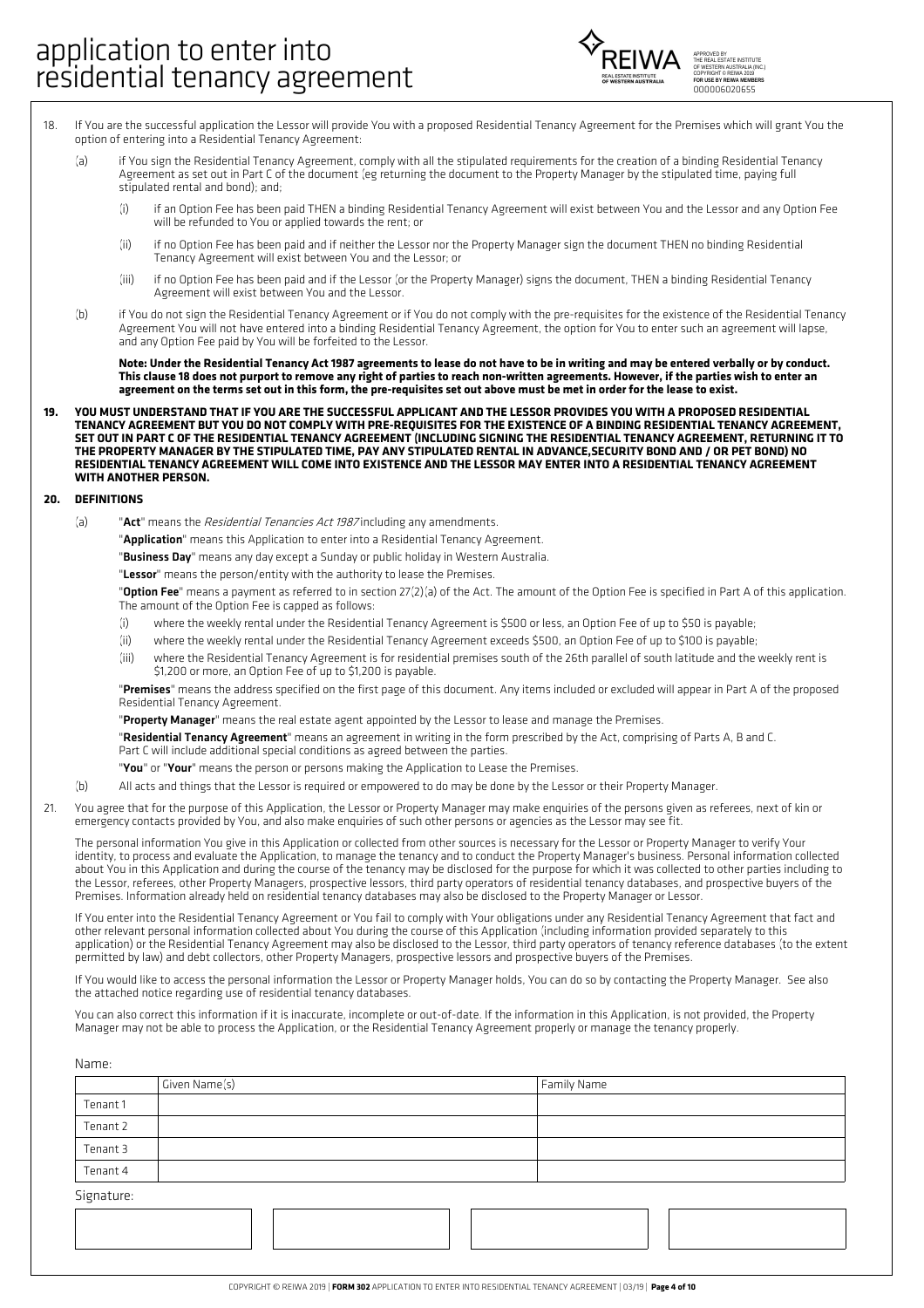

| NOTICE OF USE OF ONE OR MORE RESIDENTIAL TENANCY DATABASES |  |
|------------------------------------------------------------|--|
| Section 82C - Residential Tenancies Act 1987               |  |

- 1. It is the Property Manager's usual practice to use one or more residential databases for the purpose of checking an applicant's tenancy history.
- The name of each residential tenancy database the Property Manager or Lessor usually uses, or may use, for deciding whether a residential tenancy agreement should be entered into with a person are set out below: 2.
- 3. The contact details for the database operator(s) who operates the database(s) used by the PM as referred to above are as follows:
- (a) **TICA** (strike out if inapplicable)
	- (i) **Address:** PO Box 120, Concord NSW 2137
	- (ii) **Telephone:** 190 222 0346. Calls are charged \$5.45 per minute including GST (higher for mobile or pay phones)
	- (iii) **Facsimile:** (02) 9743 4844
	- (iv) **Website:** www.tica.com.au

#### (b) **National Tenancy Database** (strike out if inapplicable)

- (i) **Address:** GPO Box 13294, George Street 120, Brisbane QLD 4003
	- (ii) **Telephone:** 1300 563 826
	- (iii) **Facsimile:** (07) 3009 0619
	- (iv) **Email:** info@ntd.net.au
	- (v) **Website:** www.ntd.net.au

#### (c) **Other Databases** (if applicable)

| (i)   | Name:             |  |
|-------|-------------------|--|
| (ii)  | <b>Address:</b>   |  |
| (iii) | Telephone:        |  |
| (iv)  | <b>Facsimile:</b> |  |
| (v)   | Email:            |  |
| (vi)  | Website:          |  |

4. The applicant may obtain information from the database operator in the following manner:

- (a) as to TICA:
	- (i) Postal and fax application forms can be downloaded from www.tica.com.au . Information regarding applicatino fees can be found on the application form;
- (b) as to the National Tenancy Database;
	- (i) A request for rental history file can be downloaded from www.ntd.net.au . A link to the form can be found under the tab "For Tenants".
	- (ii) A request for rental history may be submitted by post, fax or email.

(c) as to

(i)

NOTE: This notice is required to be given regardless of whether the Property Manager intends to conduct a search on the particular applicant.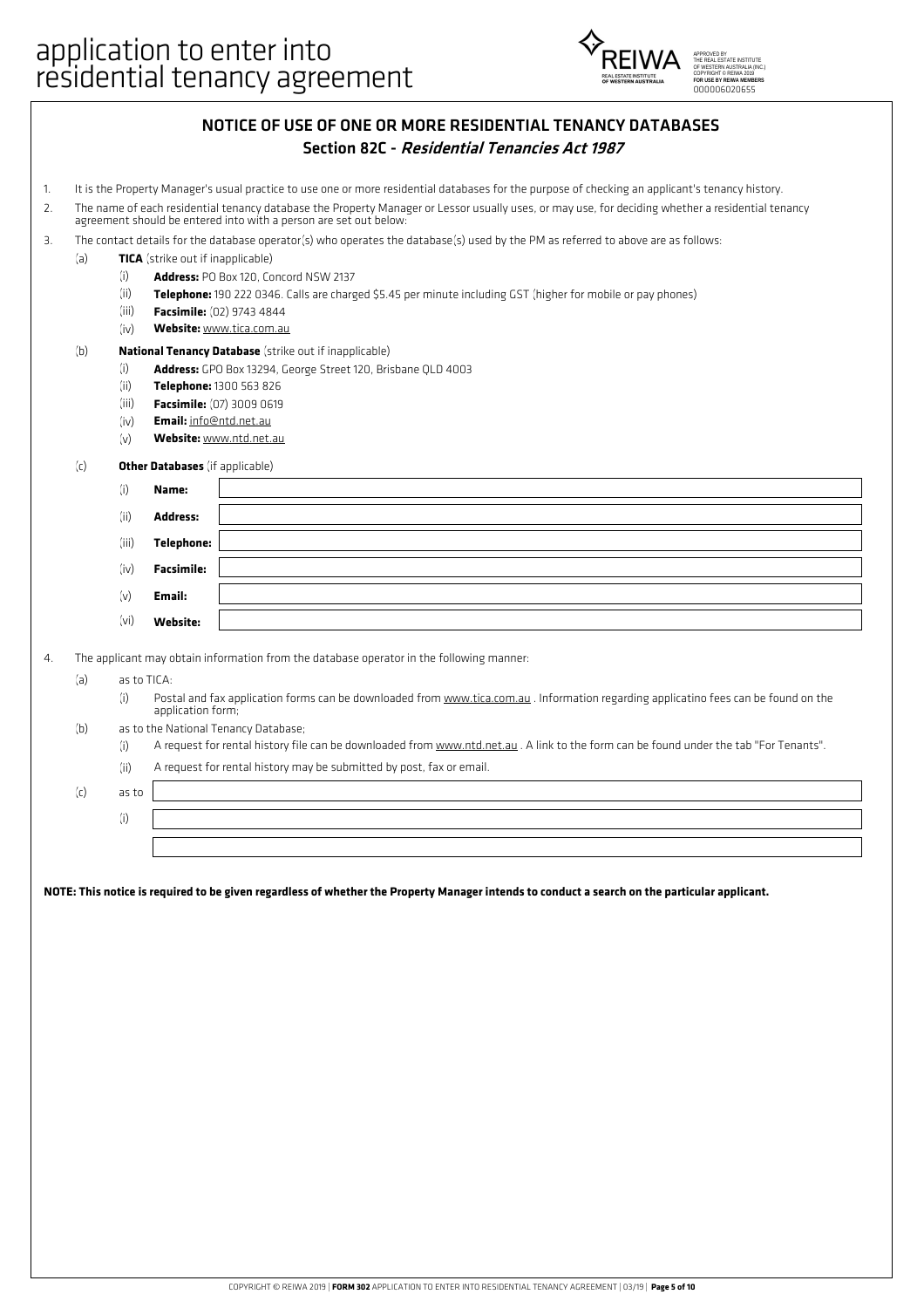# application to enter into<br>
FOREIWA

 $\sqrt{2}$ 



|                    | <b>YOUR (First Person's) PARTICULARS</b>  |                |                                                                         |                                                                                                                 |                      |                    |                                                             |
|--------------------|-------------------------------------------|----------------|-------------------------------------------------------------------------|-----------------------------------------------------------------------------------------------------------------|----------------------|--------------------|-------------------------------------------------------------|
| Given Name(s)      |                                           |                |                                                                         |                                                                                                                 | Family Name          |                    |                                                             |
| Address 1          |                                           |                |                                                                         |                                                                                                                 |                      |                    |                                                             |
| Address 2          |                                           |                |                                                                         |                                                                                                                 |                      |                    |                                                             |
| Suburb             |                                           |                |                                                                         |                                                                                                                 |                      | State              | Postcode                                                    |
| Phone No           | Work                                      |                |                                                                         | Mobile                                                                                                          |                      | Home               |                                                             |
| Email              |                                           |                |                                                                         |                                                                                                                 |                      | Gender             |                                                             |
| Date of Birth      |                                           | Place of Birth |                                                                         |                                                                                                                 | Family Name at Birth |                    | Australian Citizen<br>Yes<br>$\overline{\mathsf{No}}$       |
|                    |                                           |                |                                                                         |                                                                                                                 |                      |                    |                                                             |
|                    | DOCUMENTS TO CONFIRM YOUR IDENTITY        |                |                                                                         |                                                                                                                 |                      |                    |                                                             |
| Drivers Licence No |                                           |                | State of Issue                                                          | Passport No                                                                                                     |                      | Country of Issue   |                                                             |
| Medicare Card No   |                                           |                |                                                                         | Ref No                                                                                                          | Colour               | <b>Expiry Date</b> |                                                             |
| Other ID           |                                           |                |                                                                         |                                                                                                                 |                      |                    |                                                             |
|                    | Vehicle Type & Registration No            |                |                                                                         |                                                                                                                 |                      |                    |                                                             |
|                    | Anything else to support Your Application |                |                                                                         |                                                                                                                 |                      |                    |                                                             |
|                    |                                           |                |                                                                         |                                                                                                                 |                      |                    |                                                             |
|                    |                                           |                |                                                                         |                                                                                                                 |                      |                    |                                                             |
|                    |                                           |                |                                                                         |                                                                                                                 |                      |                    |                                                             |
|                    |                                           |                |                                                                         |                                                                                                                 |                      |                    |                                                             |
| Smoker             | Yes<br>$\overline{\phantom{a}}$ No        |                |                                                                         |                                                                                                                 |                      |                    |                                                             |
|                    | Personal References<br>a)<br>NAME         |                |                                                                         |                                                                                                                 |                      | TELEPHONE          |                                                             |
|                    | b)<br>NAME                                |                |                                                                         |                                                                                                                 |                      | TELEPHONE          |                                                             |
| (i)                |                                           |                | Name of current lessor or managing agent to whom rent is paid           |                                                                                                                 |                      |                    |                                                             |
|                    |                                           |                |                                                                         |                                                                                                                 |                      | Phone No           |                                                             |
|                    | Address                                   |                |                                                                         |                                                                                                                 |                      |                    |                                                             |
|                    | Rental Paid                               | \$             |                                                                         | Period Rented From                                                                                              |                      | To                 |                                                             |
|                    | Reason for leaving                        |                |                                                                         |                                                                                                                 |                      |                    |                                                             |
|                    |                                           |                |                                                                         |                                                                                                                 |                      |                    |                                                             |
| (ii)               | Previous address of Applicant             |                |                                                                         |                                                                                                                 |                      |                    |                                                             |
|                    |                                           |                | Name of previous lessor or managing agent to whom rent was paid         |                                                                                                                 |                      |                    |                                                             |
|                    |                                           |                |                                                                         |                                                                                                                 |                      | Phone No           |                                                             |
|                    | Address                                   |                |                                                                         |                                                                                                                 |                      |                    |                                                             |
|                    | Rental Paid                               | \$             |                                                                         | Period Rented From                                                                                              |                      | To                 |                                                             |
|                    | Reason for leaving                        |                |                                                                         |                                                                                                                 |                      |                    |                                                             |
|                    |                                           |                |                                                                         |                                                                                                                 |                      |                    |                                                             |
| (iii)              | Occupation                                |                |                                                                         |                                                                                                                 |                      |                    | (Note: Your Employer may be contacted to verify employment) |
|                    | Employer                                  |                |                                                                         |                                                                                                                 |                      | Phone No           |                                                             |
|                    | Period of Employment                      |                |                                                                         |                                                                                                                 |                      | \$<br>Wage         |                                                             |
|                    |                                           |                | If less than 12 months, name and address of previous employer           |                                                                                                                 |                      |                    |                                                             |
|                    |                                           |                |                                                                         |                                                                                                                 |                      |                    |                                                             |
|                    | Explanation if no employment:             |                |                                                                         |                                                                                                                 |                      |                    |                                                             |
|                    |                                           |                |                                                                         |                                                                                                                 |                      |                    |                                                             |
| (iv)               |                                           |                | Next of Kin (Note: These people may be contacted to verify particulars) |                                                                                                                 |                      |                    |                                                             |
|                    | First Next of Kin                         | NAME           |                                                                         |                                                                                                                 |                      | TELEPHONE          |                                                             |
|                    |                                           | ADDRESS        |                                                                         |                                                                                                                 |                      |                    |                                                             |
|                    | Second Next of Kin                        | NAME           |                                                                         |                                                                                                                 |                      | TELEPHONE          |                                                             |
|                    |                                           | ADDRESS        |                                                                         |                                                                                                                 |                      |                    |                                                             |
|                    |                                           |                |                                                                         | Emergency Contact (name and address and telephone) [Note: These people may be contacted to verify particulars.] |                      |                    |                                                             |
|                    | <b>First Contact</b>                      | NAME           |                                                                         |                                                                                                                 |                      | TELEPHONE          |                                                             |
|                    |                                           | ADDRESS        |                                                                         |                                                                                                                 |                      |                    |                                                             |
|                    |                                           |                |                                                                         |                                                                                                                 |                      |                    |                                                             |
|                    | Second Contact                            | NAME           |                                                                         |                                                                                                                 |                      | TELEPHONE          |                                                             |
|                    |                                           | ADDRESS        |                                                                         |                                                                                                                 |                      |                    |                                                             |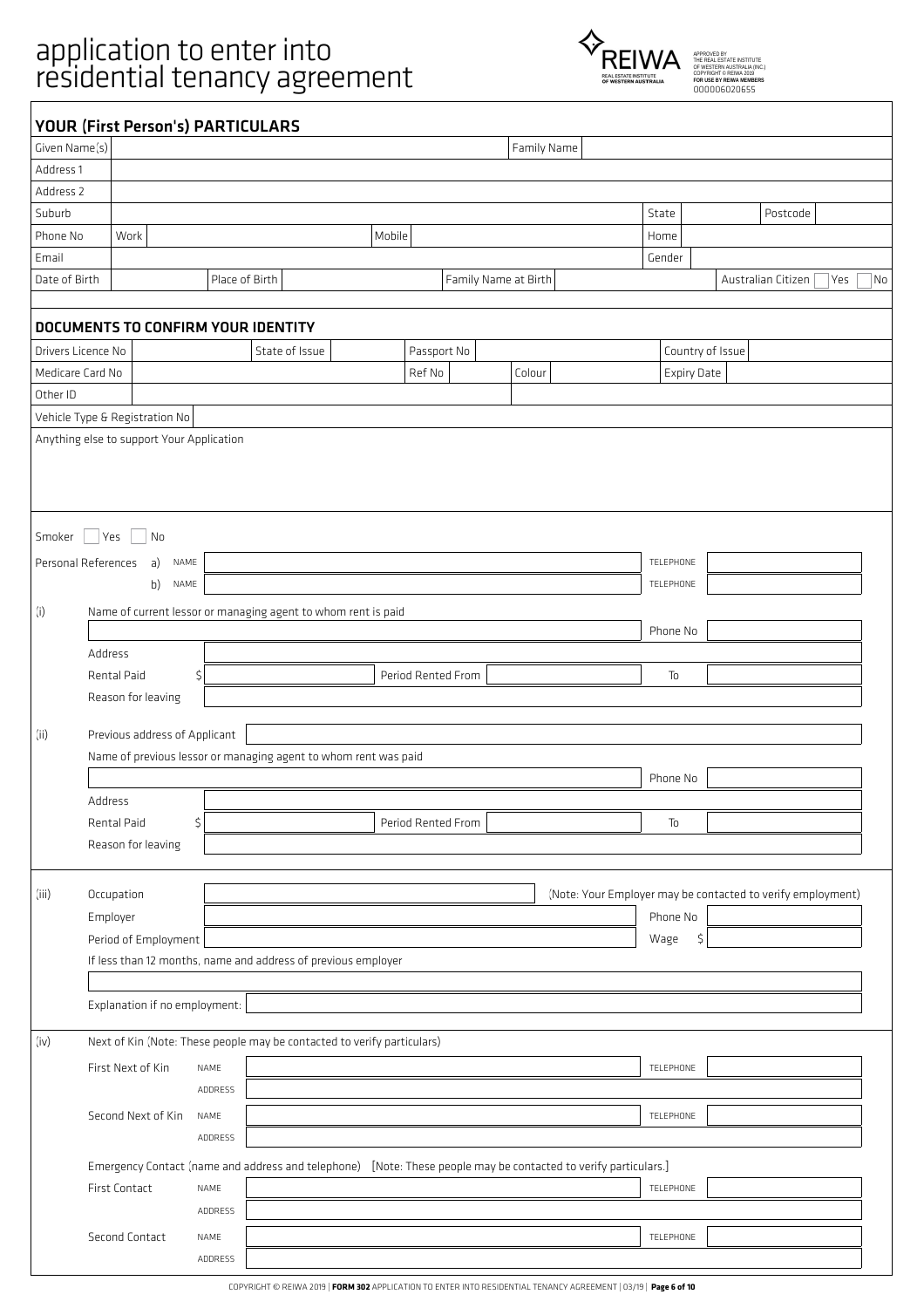# application to enter into<br>
FOREIWA

 $\sqrt{ }$ 



|                    |                                           | <b>YOUR (Second Person's) PARTICULARS</b>                                                                       |                      |             |                    |                                                             |
|--------------------|-------------------------------------------|-----------------------------------------------------------------------------------------------------------------|----------------------|-------------|--------------------|-------------------------------------------------------------|
| Given Name(s)      |                                           |                                                                                                                 |                      | Family Name |                    |                                                             |
| Address 1          |                                           |                                                                                                                 |                      |             |                    |                                                             |
| Address 2          |                                           |                                                                                                                 |                      |             |                    |                                                             |
| Suburb             |                                           |                                                                                                                 |                      |             | State              | Postcode                                                    |
| Phone No           | Work                                      | Mobile                                                                                                          |                      |             | Home               |                                                             |
| Email              |                                           |                                                                                                                 |                      |             | Gender             |                                                             |
| Date of Birth      |                                           | Place of Birth                                                                                                  | Family Name at Birth |             |                    | Australian Citizen<br>Yes<br>No                             |
|                    |                                           | DOCUMENTS TO CONFIRM YOUR IDENTITY                                                                              |                      |             |                    |                                                             |
| Drivers Licence No |                                           | State of Issue                                                                                                  | Passport No          |             | Country of Issue   |                                                             |
| Medicare Card No   |                                           |                                                                                                                 | Ref No               | Colour      | <b>Expiry Date</b> |                                                             |
| Other ID           |                                           |                                                                                                                 |                      |             |                    |                                                             |
|                    | Vehicle Type & Registration No            |                                                                                                                 |                      |             |                    |                                                             |
|                    | Anything else to support Your Application |                                                                                                                 |                      |             |                    |                                                             |
|                    |                                           |                                                                                                                 |                      |             |                    |                                                             |
|                    |                                           |                                                                                                                 |                      |             |                    |                                                             |
|                    |                                           |                                                                                                                 |                      |             |                    |                                                             |
|                    |                                           |                                                                                                                 |                      |             |                    |                                                             |
| Smoker             | <b>Yes</b><br>$\overline{\phantom{a}}$ No |                                                                                                                 |                      |             |                    |                                                             |
|                    | Personal References<br>a)<br>NAME         |                                                                                                                 |                      |             | TELEPHONE          |                                                             |
|                    | b)<br>NAME                                |                                                                                                                 |                      |             | TELEPHONE          |                                                             |
| (i)                |                                           | Name of current lessor or managing agent to whom rent is paid                                                   |                      |             |                    |                                                             |
|                    |                                           |                                                                                                                 |                      |             | Phone No           |                                                             |
|                    | Address                                   |                                                                                                                 |                      |             |                    |                                                             |
|                    | Rental Paid                               | \$                                                                                                              | Period Rented From   |             | To                 |                                                             |
|                    | Reason for leaving                        |                                                                                                                 |                      |             |                    |                                                             |
|                    |                                           |                                                                                                                 |                      |             |                    |                                                             |
| (ii)               | Previous address of Applicant             |                                                                                                                 |                      |             |                    |                                                             |
|                    |                                           | Name of previous lessor or managing agent to whom rent was paid                                                 |                      |             |                    |                                                             |
|                    |                                           |                                                                                                                 |                      |             | Phone No           |                                                             |
|                    | Address                                   |                                                                                                                 |                      |             |                    |                                                             |
|                    | Rental Paid                               | \$                                                                                                              | Period Rented From   |             | To                 |                                                             |
|                    | Reason for leaving                        |                                                                                                                 |                      |             |                    |                                                             |
|                    |                                           |                                                                                                                 |                      |             |                    |                                                             |
| (iii)              | Occupation                                |                                                                                                                 |                      |             |                    | (Note: Your Employer may be contacted to verify employment) |
|                    | Employer                                  |                                                                                                                 |                      |             | Phone No           |                                                             |
|                    | Period of Employment                      |                                                                                                                 |                      |             | \$<br>Wage         |                                                             |
|                    |                                           | If less than 12 months, name and address of previous employer                                                   |                      |             |                    |                                                             |
|                    |                                           |                                                                                                                 |                      |             |                    |                                                             |
|                    | Explanation if no employment:             |                                                                                                                 |                      |             |                    |                                                             |
| (iv)               |                                           | Next of Kin (Note: These people may be contacted to verify particulars)                                         |                      |             |                    |                                                             |
|                    |                                           |                                                                                                                 |                      |             |                    |                                                             |
|                    | First Next of Kin                         | NAME                                                                                                            |                      |             | TELEPHONE          |                                                             |
|                    |                                           | ADDRESS                                                                                                         |                      |             |                    |                                                             |
|                    | Second Next of Kin                        | NAME                                                                                                            |                      |             | TELEPHONE          |                                                             |
|                    |                                           | ADDRESS                                                                                                         |                      |             |                    |                                                             |
|                    |                                           | Emergency Contact (name and address and telephone) [Note: These people may be contacted to verify particulars.] |                      |             |                    |                                                             |
|                    | First Contact                             | NAME                                                                                                            |                      |             | TELEPHONE          |                                                             |
|                    |                                           | ADDRESS                                                                                                         |                      |             |                    |                                                             |
|                    | Second Contact                            | NAME                                                                                                            |                      |             | TELEPHONE          |                                                             |
|                    |                                           | ADDRESS                                                                                                         |                      |             |                    |                                                             |
|                    |                                           |                                                                                                                 |                      |             |                    |                                                             |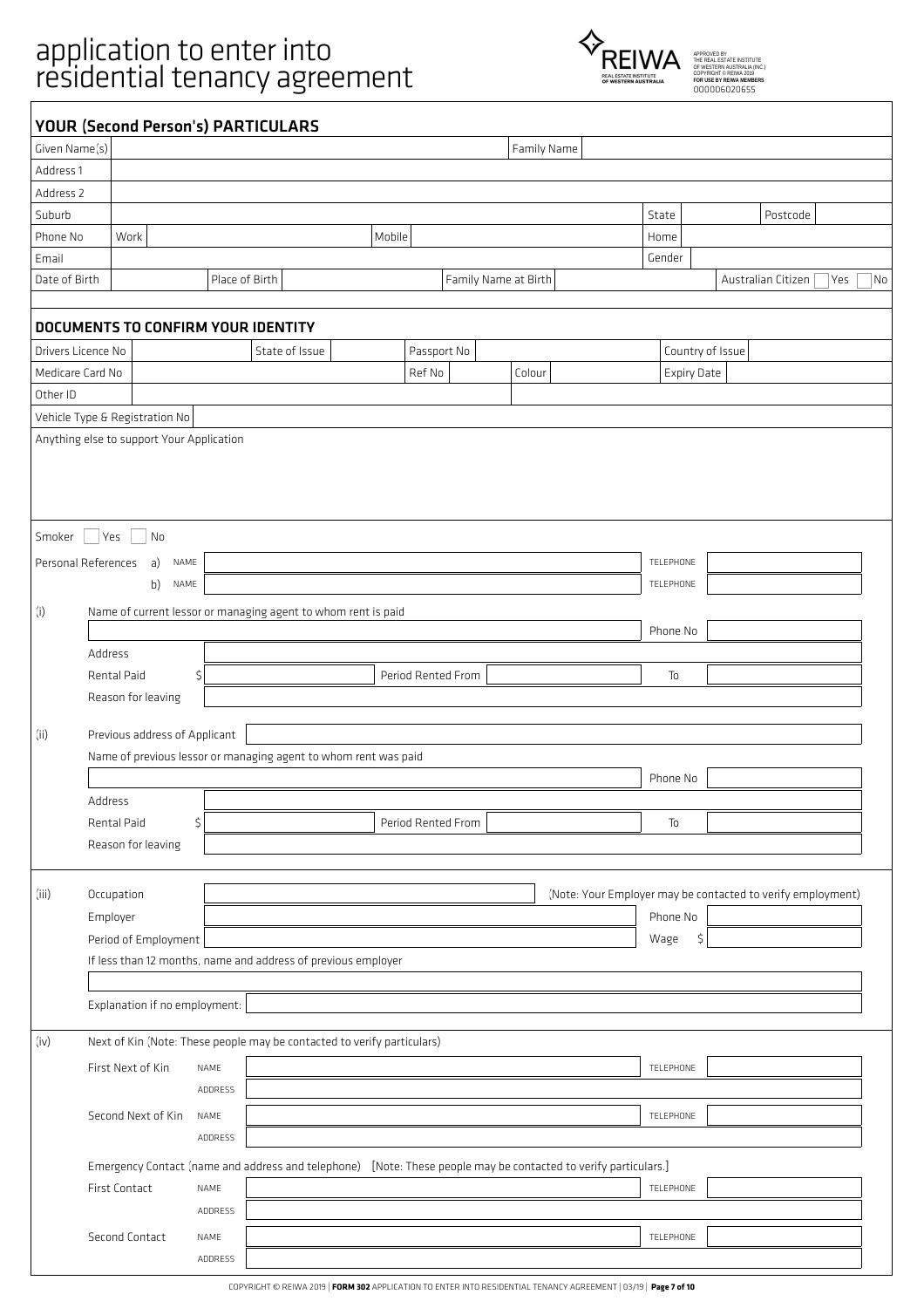$\sqrt{ }$ 



|                                                                 |                                                                                                                 | <b>YOUR (Third Person's) PARTICULARS</b>                                |                      |             |                    |                                                             |
|-----------------------------------------------------------------|-----------------------------------------------------------------------------------------------------------------|-------------------------------------------------------------------------|----------------------|-------------|--------------------|-------------------------------------------------------------|
| Given Name(s)                                                   |                                                                                                                 |                                                                         |                      | Family Name |                    |                                                             |
| Address 1                                                       |                                                                                                                 |                                                                         |                      |             |                    |                                                             |
| Address 2                                                       |                                                                                                                 |                                                                         |                      |             |                    |                                                             |
| Suburb                                                          |                                                                                                                 |                                                                         |                      |             | State              | Postcode                                                    |
| Phone No                                                        | Work                                                                                                            | Mobile                                                                  |                      |             | Home               |                                                             |
| Email                                                           |                                                                                                                 |                                                                         |                      |             | Gender             |                                                             |
| Date of Birth                                                   |                                                                                                                 | Place of Birth                                                          | Family Name at Birth |             |                    | Australian Citizen<br>Yes<br>No                             |
|                                                                 |                                                                                                                 | DOCUMENTS TO CONFIRM YOUR IDENTITY                                      |                      |             |                    |                                                             |
| Drivers Licence No                                              |                                                                                                                 | State of Issue                                                          | Passport No          |             | Country of Issue   |                                                             |
| Medicare Card No                                                |                                                                                                                 |                                                                         | Ref No               | Colour      | <b>Expiry Date</b> |                                                             |
| Other ID                                                        |                                                                                                                 |                                                                         |                      |             |                    |                                                             |
|                                                                 | Vehicle Type & Registration No                                                                                  |                                                                         |                      |             |                    |                                                             |
|                                                                 | Anything else to support Your Application                                                                       |                                                                         |                      |             |                    |                                                             |
|                                                                 |                                                                                                                 |                                                                         |                      |             |                    |                                                             |
|                                                                 |                                                                                                                 |                                                                         |                      |             |                    |                                                             |
|                                                                 |                                                                                                                 |                                                                         |                      |             |                    |                                                             |
|                                                                 |                                                                                                                 |                                                                         |                      |             |                    |                                                             |
| Smoker                                                          | Yes<br>$\overline{\phantom{a}}$ No                                                                              |                                                                         |                      |             |                    |                                                             |
|                                                                 | Personal References<br>a)<br>NAME                                                                               |                                                                         |                      |             | TELEPHONE          |                                                             |
|                                                                 | b)<br>NAME                                                                                                      |                                                                         |                      |             | TELEPHONE          |                                                             |
|                                                                 |                                                                                                                 |                                                                         |                      |             |                    |                                                             |
| (i)                                                             |                                                                                                                 | Name of current lessor or managing agent to whom rent is paid           |                      |             | Phone No           |                                                             |
|                                                                 |                                                                                                                 |                                                                         |                      |             |                    |                                                             |
|                                                                 | Address                                                                                                         |                                                                         |                      |             |                    |                                                             |
|                                                                 | Rental Paid                                                                                                     | \$                                                                      | Period Rented From   |             | To                 |                                                             |
|                                                                 | Reason for leaving                                                                                              |                                                                         |                      |             |                    |                                                             |
|                                                                 |                                                                                                                 |                                                                         |                      |             |                    |                                                             |
| (ii)                                                            | Previous address of Applicant                                                                                   |                                                                         |                      |             |                    |                                                             |
| Name of previous lessor or managing agent to whom rent was paid |                                                                                                                 |                                                                         |                      |             |                    |                                                             |
|                                                                 |                                                                                                                 |                                                                         |                      |             | Phone No           |                                                             |
|                                                                 | Address                                                                                                         |                                                                         |                      |             |                    |                                                             |
|                                                                 | Rental Paid                                                                                                     | \$                                                                      | Period Rented From   |             | To                 |                                                             |
|                                                                 | Reason for leaving                                                                                              |                                                                         |                      |             |                    |                                                             |
|                                                                 |                                                                                                                 |                                                                         |                      |             |                    |                                                             |
| (iii)                                                           | Occupation                                                                                                      |                                                                         |                      |             |                    | (Note: Your Employer may be contacted to verify employment) |
|                                                                 | Employer                                                                                                        |                                                                         |                      |             | Phone No           |                                                             |
|                                                                 | Period of Employment                                                                                            |                                                                         |                      |             | \$<br>Wage         |                                                             |
|                                                                 |                                                                                                                 | If less than 12 months, name and address of previous employer           |                      |             |                    |                                                             |
|                                                                 |                                                                                                                 |                                                                         |                      |             |                    |                                                             |
|                                                                 | Explanation if no employment:                                                                                   |                                                                         |                      |             |                    |                                                             |
|                                                                 |                                                                                                                 |                                                                         |                      |             |                    |                                                             |
| (iv)                                                            |                                                                                                                 | Next of Kin (Note: These people may be contacted to verify particulars) |                      |             |                    |                                                             |
|                                                                 | First Next of Kin                                                                                               | NAME                                                                    |                      |             | TELEPHONE          |                                                             |
|                                                                 |                                                                                                                 | ADDRESS                                                                 |                      |             |                    |                                                             |
|                                                                 |                                                                                                                 |                                                                         |                      |             |                    |                                                             |
|                                                                 | Second Next of Kin                                                                                              | NAME                                                                    |                      |             | TELEPHONE          |                                                             |
|                                                                 |                                                                                                                 | ADDRESS                                                                 |                      |             |                    |                                                             |
|                                                                 | Emergency Contact (name and address and telephone) [Note: These people may be contacted to verify particulars.] |                                                                         |                      |             |                    |                                                             |
|                                                                 | First Contact                                                                                                   | NAME                                                                    |                      |             | TELEPHONE          |                                                             |
|                                                                 |                                                                                                                 | ADDRESS                                                                 |                      |             |                    |                                                             |
|                                                                 |                                                                                                                 |                                                                         |                      |             |                    |                                                             |
|                                                                 | Second Contact                                                                                                  | NAME                                                                    |                      |             | TELEPHONE          |                                                             |
|                                                                 |                                                                                                                 | ADDRESS                                                                 |                      |             |                    |                                                             |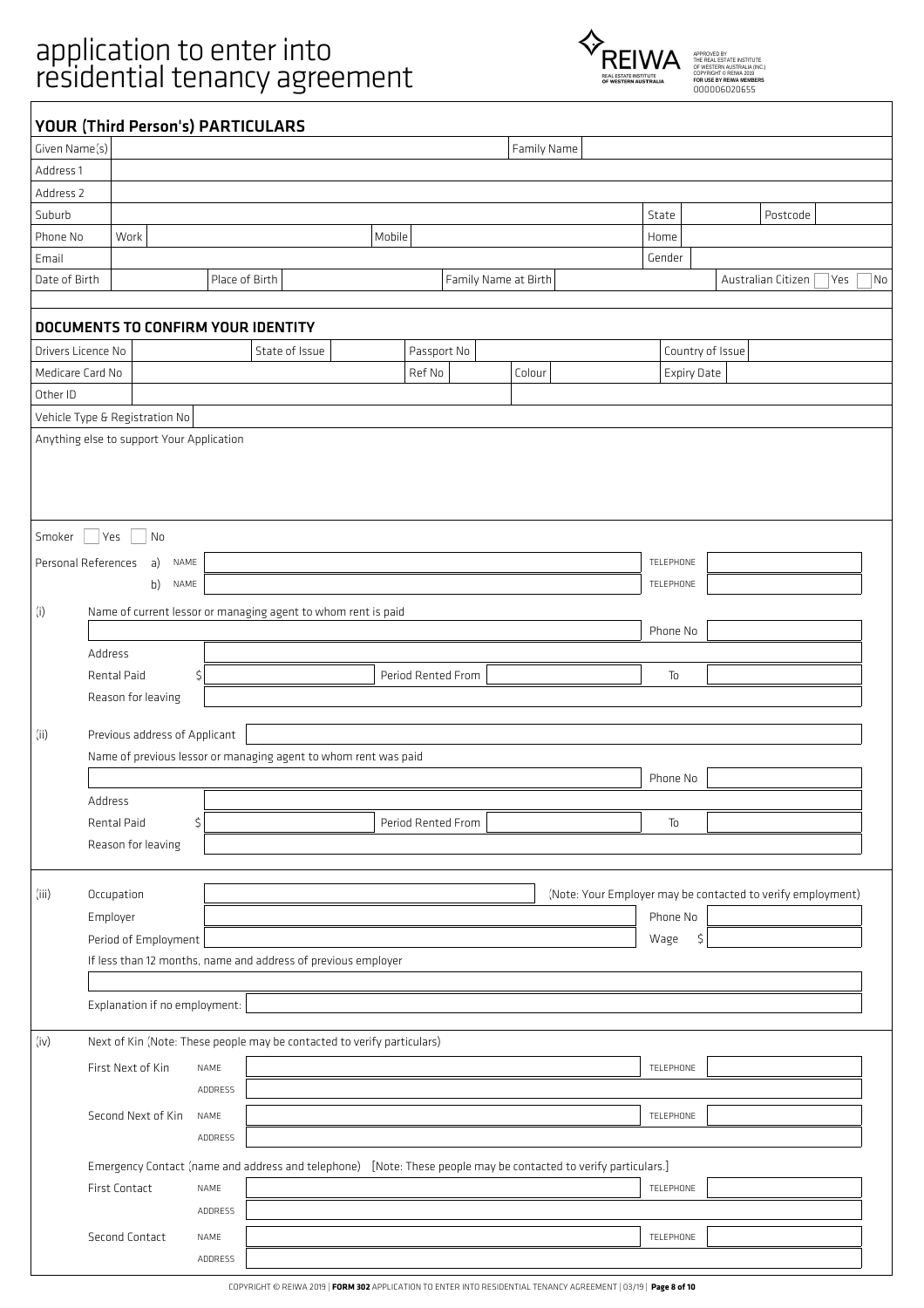$\sqrt{ }$ 



|                    |                                           | <b>YOUR (Fourth Person's) PARTICULARS</b>                                                                       |        |                    |                      |                    |                                                             |
|--------------------|-------------------------------------------|-----------------------------------------------------------------------------------------------------------------|--------|--------------------|----------------------|--------------------|-------------------------------------------------------------|
| Given Name(s)      |                                           |                                                                                                                 |        |                    | Family Name          |                    |                                                             |
| Address 1          |                                           |                                                                                                                 |        |                    |                      |                    |                                                             |
| Address 2          |                                           |                                                                                                                 |        |                    |                      |                    |                                                             |
| Suburb             |                                           |                                                                                                                 |        |                    |                      | State              | Postcode                                                    |
| Phone No           | Work                                      |                                                                                                                 | Mobile |                    |                      | Home               |                                                             |
| Email              |                                           |                                                                                                                 |        |                    |                      | Gender             |                                                             |
| Date of Birth      |                                           | Place of Birth                                                                                                  |        |                    | Family Name at Birth |                    | Australian Citizen<br>Yes<br>No                             |
|                    |                                           |                                                                                                                 |        |                    |                      |                    |                                                             |
|                    |                                           | DOCUMENTS TO CONFIRM YOUR IDENTITY                                                                              |        |                    |                      |                    |                                                             |
| Drivers Licence No |                                           | State of Issue                                                                                                  |        | Passport No        |                      | Country of Issue   |                                                             |
| Medicare Card No   |                                           |                                                                                                                 |        | Ref No             | Colour               | <b>Expiry Date</b> |                                                             |
| Other ID           |                                           |                                                                                                                 |        |                    |                      |                    |                                                             |
|                    | Vehicle Type & Registration No            |                                                                                                                 |        |                    |                      |                    |                                                             |
|                    | Anything else to support Your Application |                                                                                                                 |        |                    |                      |                    |                                                             |
|                    |                                           |                                                                                                                 |        |                    |                      |                    |                                                             |
|                    |                                           |                                                                                                                 |        |                    |                      |                    |                                                             |
|                    |                                           |                                                                                                                 |        |                    |                      |                    |                                                             |
| Smoker             | Yes<br>$\overline{\phantom{a}}$ No        |                                                                                                                 |        |                    |                      |                    |                                                             |
|                    | Personal References<br>a)<br>NAME         |                                                                                                                 |        |                    |                      | TELEPHONE          |                                                             |
|                    |                                           |                                                                                                                 |        |                    |                      |                    |                                                             |
|                    | b)<br>NAME                                |                                                                                                                 |        |                    |                      | TELEPHONE          |                                                             |
| (i)                |                                           | Name of current lessor or managing agent to whom rent is paid                                                   |        |                    |                      |                    |                                                             |
|                    |                                           |                                                                                                                 |        |                    |                      | Phone No           |                                                             |
|                    | Address                                   |                                                                                                                 |        |                    |                      |                    |                                                             |
|                    | Rental Paid                               | \$                                                                                                              |        | Period Rented From |                      | To                 |                                                             |
|                    | Reason for leaving                        |                                                                                                                 |        |                    |                      |                    |                                                             |
| (ii)               | Previous address of Applicant             |                                                                                                                 |        |                    |                      |                    |                                                             |
|                    |                                           | Name of previous lessor or managing agent to whom rent was paid                                                 |        |                    |                      |                    |                                                             |
|                    |                                           |                                                                                                                 |        |                    |                      | Phone No           |                                                             |
|                    | Address                                   |                                                                                                                 |        |                    |                      |                    |                                                             |
|                    | Rental Paid                               | \$                                                                                                              |        | Period Rented From |                      | To                 |                                                             |
|                    | Reason for leaving                        |                                                                                                                 |        |                    |                      |                    |                                                             |
|                    |                                           |                                                                                                                 |        |                    |                      |                    |                                                             |
| (iii)              | Occupation                                |                                                                                                                 |        |                    |                      |                    | (Note: Your Employer may be contacted to verify employment) |
|                    |                                           |                                                                                                                 |        |                    |                      | Phone No           |                                                             |
|                    | Employer<br>Period of Employment          |                                                                                                                 |        |                    |                      |                    |                                                             |
|                    |                                           | If less than 12 months, name and address of previous employer                                                   |        |                    |                      | \$<br>Wage         |                                                             |
|                    |                                           |                                                                                                                 |        |                    |                      |                    |                                                             |
|                    | Explanation if no employment:             |                                                                                                                 |        |                    |                      |                    |                                                             |
|                    |                                           |                                                                                                                 |        |                    |                      |                    |                                                             |
| (iv)               |                                           | Next of Kin (Note: These people may be contacted to verify particulars)                                         |        |                    |                      |                    |                                                             |
|                    | First Next of Kin                         | NAME                                                                                                            |        |                    |                      | TELEPHONE          |                                                             |
|                    |                                           | ADDRESS                                                                                                         |        |                    |                      |                    |                                                             |
|                    |                                           |                                                                                                                 |        |                    |                      |                    |                                                             |
|                    | Second Next of Kin                        | NAME                                                                                                            |        |                    |                      | TELEPHONE          |                                                             |
|                    |                                           | ADDRESS                                                                                                         |        |                    |                      |                    |                                                             |
|                    |                                           | Emergency Contact (name and address and telephone) [Note: These people may be contacted to verify particulars.] |        |                    |                      |                    |                                                             |
|                    | First Contact                             | NAME                                                                                                            |        |                    |                      | TELEPHONE          |                                                             |
|                    |                                           | ADDRESS                                                                                                         |        |                    |                      |                    |                                                             |
|                    | Second Contact                            | NAME                                                                                                            |        |                    |                      | TELEPHONE          |                                                             |
|                    |                                           | ADDRESS                                                                                                         |        |                    |                      |                    |                                                             |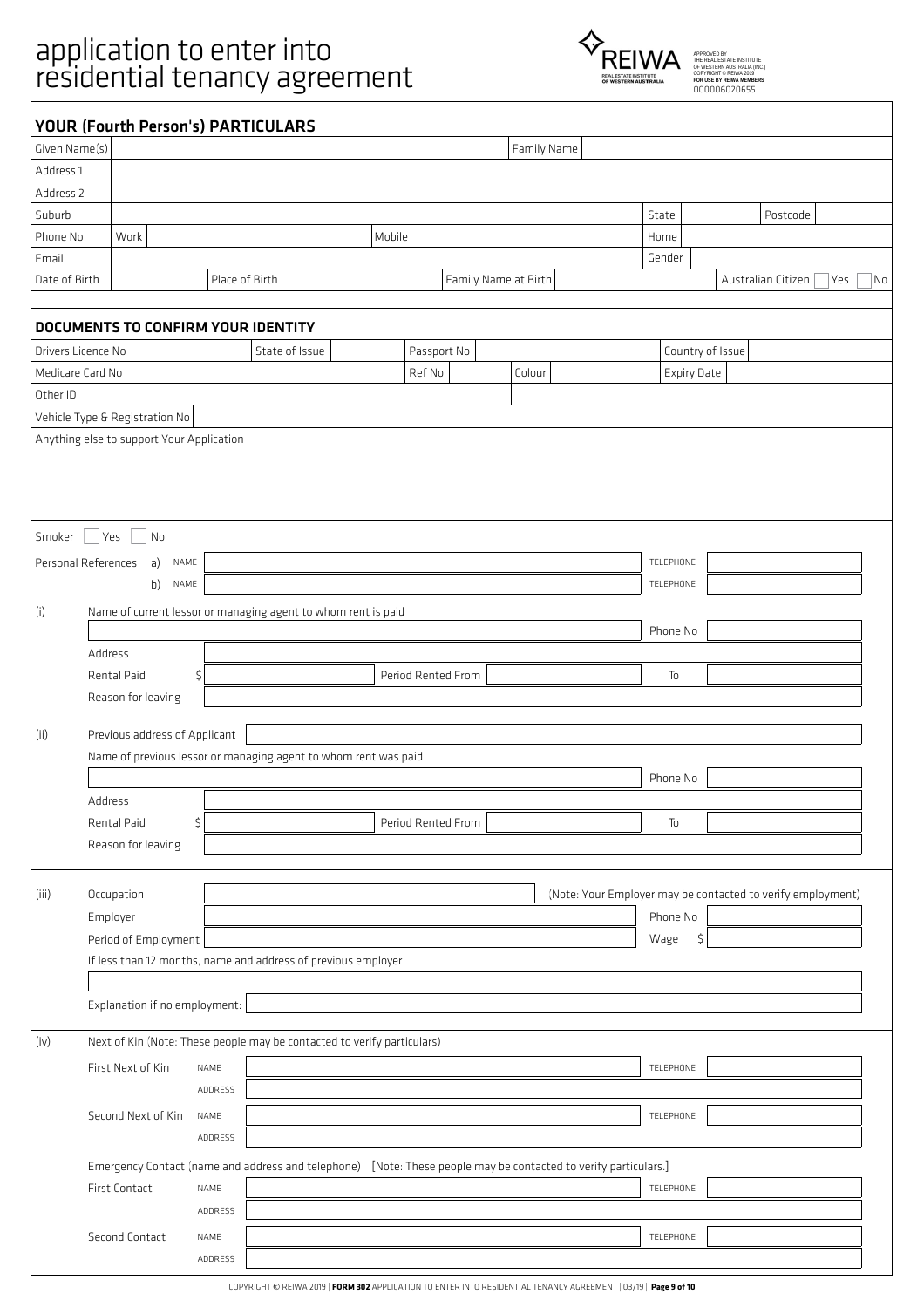Annexure 1 as attached will form part of this application

| Your Application may or may not be successful. | By Signing this document You are making an application to enter into a Residential Tenancy Agreement in relation to the Premises. |
|------------------------------------------------|-----------------------------------------------------------------------------------------------------------------------------------|
| Your Signature ( First Person )                | Date                                                                                                                              |
| Your Signature (Second Person)                 | Date                                                                                                                              |
| Your Signature ( Third Person )                | Date                                                                                                                              |
| Your Signature (Fourth Person)                 | Date                                                                                                                              |



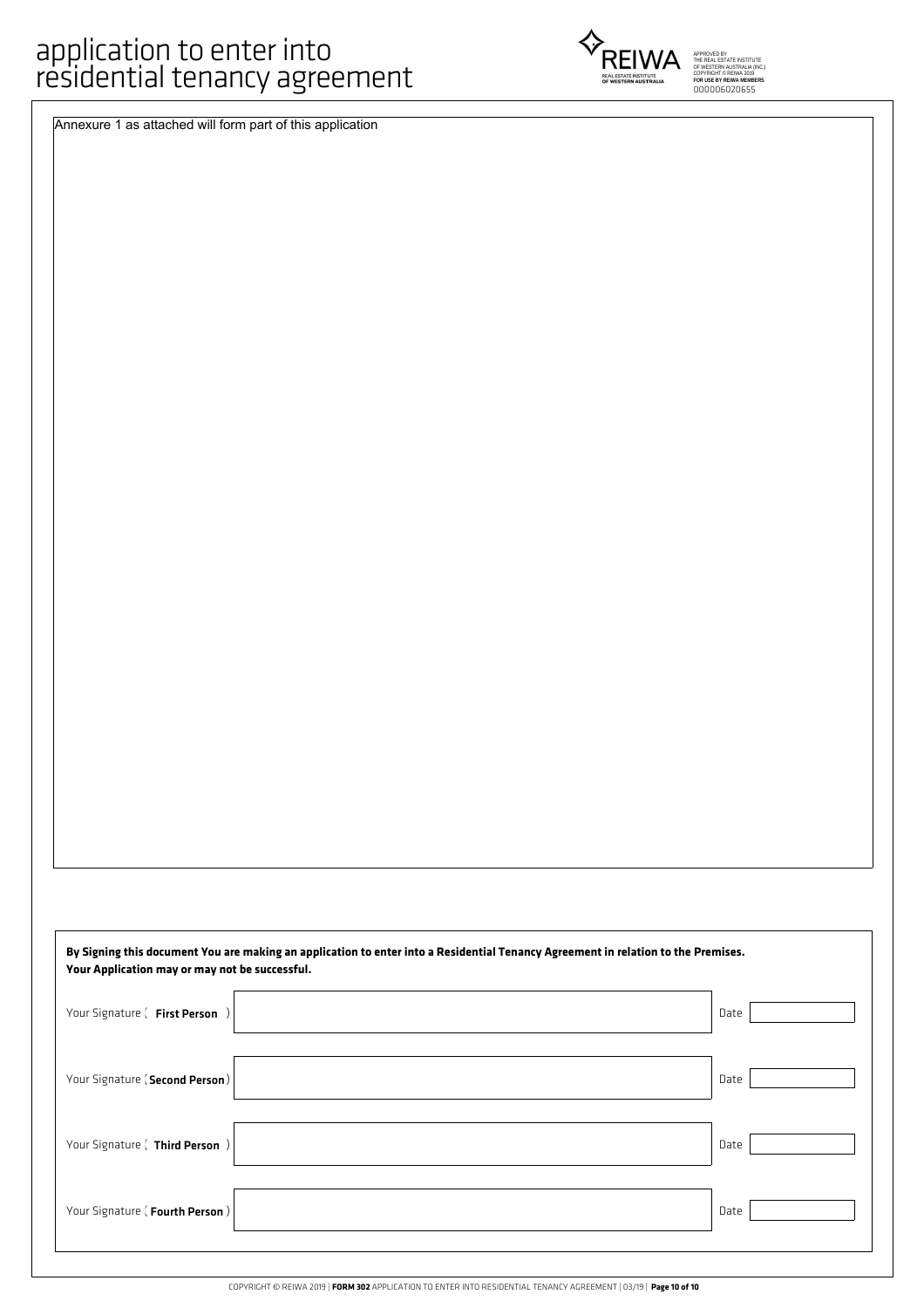Ockerby Real Estate Annexure to Residential Tenancy Agreement

**1/103 Erindale Road Balcatta WA 6021 T 6243 7377 E info@ockerby.com.au**

### **ANNEXURE 1**

 $\rm FRBY^{REA}_{EST}$ 

www.ockerby.com.au

### **TO LEASE AGREEMENT**

- **1.** The tenant is aware that routine inspections will be carried out during the tenancy and that the agent will use the office keys if necessary. In compliance with the Residential Tenancies Act 1987, notice will be given not less than seven (7) days or more than fourteen (14) days. I f necessary pets should be removed from the property to allow access to all internal and external areas of the property.
- **2.** The tenants are aware that photographs of the property and recent maintenance items may be taken at routine inspections.
- **3.** The tenant is aware that his/her personal effects/furniture is to be insured at his/her own expense and is not covered by owner's insurance.
- **4.** The tenant understands that no above ground pools are permitted without the owners written permission. Also if permission is granted then council approval must be gained before any above ground pool is erected at the property. It is the responsibility and cost of the tenants to arrange council approval. The tenant understands that breaches will be issued if pools are found without written permission provided to the office. Please note that the council may also issue a fine.
- **5.** The lessor makes no representations about the availability of telephone lines, internet lines or any other communication services to the premises. The tenant must make their own enquiries regarding the availability, cost and/ installation of these services. The tenant is allowed to install and / or attach cabling, telephone lines and / or communications lines to the premises provided no damage is done to the premises in installing, attached and or removing them and the tenant pays for all associated costs with that installation, attachment and / or removals.
- **6.** The tenant agrees that should maintenance be reported that is a direct result of their appliances or actions they may be charged accordingly.
- **7.** The tenant agrees to pay for 100**%** of the water consumption charges. The tenant is responsible for reporting all toilet and plumbing leaks to the office and failure to do this in a timely manner will result in high water accounts. The tenant is responsible for all costs associated with water readings.
- **8.** If the tenant has been given permission to keep a pet at the property, **the pet must be kept outside at all times**. In accordance with the Residential Tenancies Act 1987, please note that the agent may use the pet bond for fumigation to the property at vacating at their discretion with or without the presence of fleas. Alternatively the agent may hold the pet bond for a period of 4 -6 weeks for the fumigation of the property with the presence of fleas.
- **9.** Tenants are aware that if animals on the property scratch any glass on windows or doors, the tenant will be responsible for the replacement of the glass.
- **10. Should there be reticulation at the property, the tenant is aware that they are responsible for the general upkeep of the system i.e. free from sand, root system and debris. Any sprinklers that are broken during the tenancy are at the tenant's responsibility and cost.**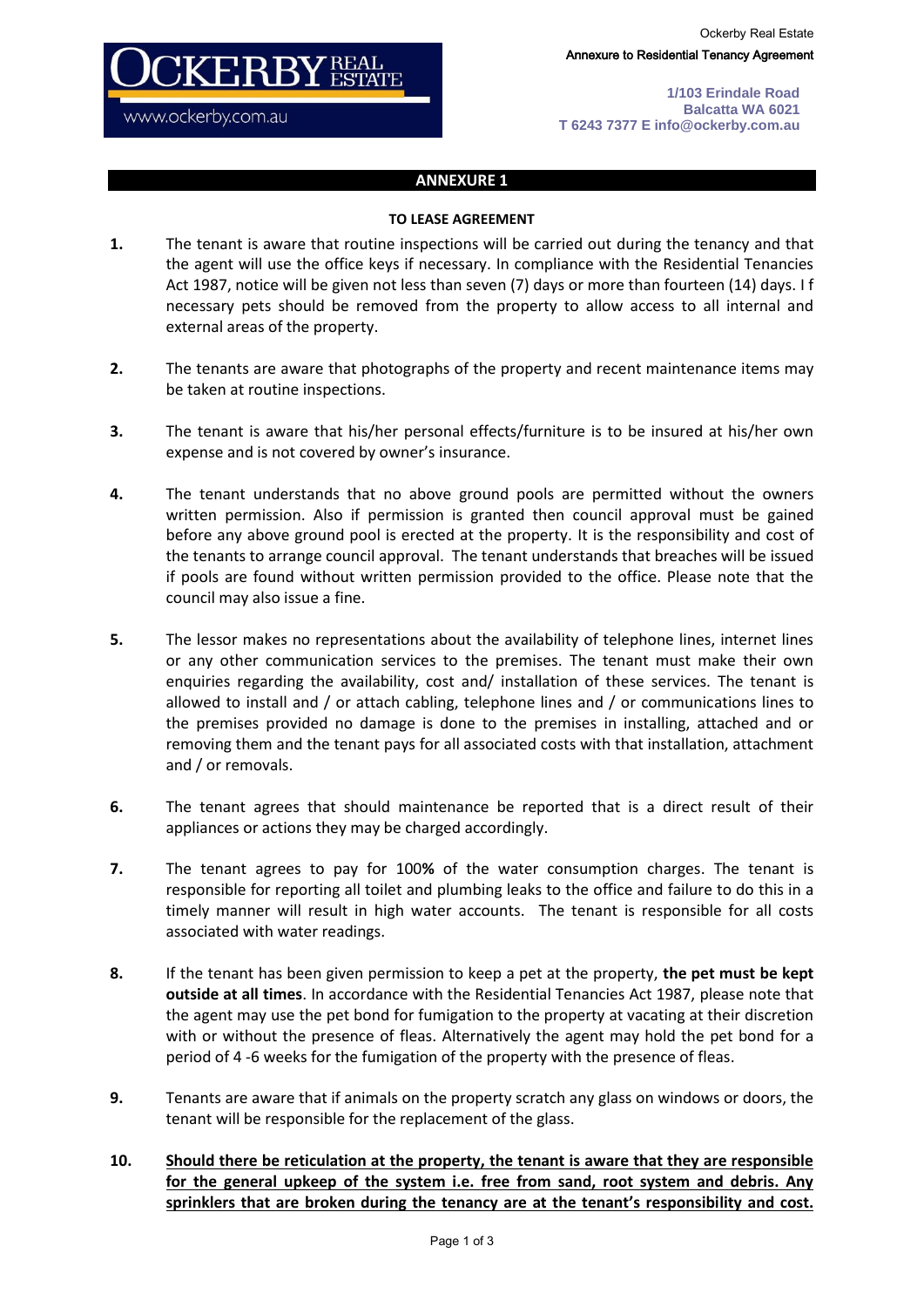**Should at any time the system not be operational, it is the tenant's responsibility to hand water all areas until the system is operational. No cars are to be parked or driven on lawns.**

**11. At all times it is the tenants responsibility to ensure that the reticulation is set correctly and any water use that may result from incorrect setting is the responsibility of the tenants.**

## **12. The tenant understands that should they rent a property with lawns and gardens it is their responsibility and cost to water and maintain this.**

- **13.** The tenant agrees to abide by the water corporation watering days and any other water restrictions. The tenant agrees to regularly check to ensure that the system is set for such restrictions and understands that any fines imposed by the water corporation is the sole responsibility of the tenant.
- **14.** The tenant agrees to keep a drip tray on the garage/carport floor to prevent oil staining. The tenant also agrees **not** to carry out any major motor vehicle repairs on the premises, **nor** store/park/keep any unregistered vehicle on the premises.
- **15.** The tenant understands that smoking is not permitted in the property.
- **16.** The tenant agrees to use furniture pads on all furniture to prevent damage to floors.
- **17.** The tenant agrees to use stainless cleaners on all stainless steel appliances and no harsh abrasives.
- **18.** No stickers / tape or blue tac is to be put on the walls, ceilings or doors / door frames.
- **19.** If the windows are being left open please ensure that all blinds are drawn back to prevent damage.
- **20.** The tenant will take care not to lean things up against the wall to prevent wall damage.
- **21.** It is a requirement for tenants to keep the carpets clean so we recommend regular carpet cleaning is done at the property.
- **22.** The tenant agrees to keep all grouting in the bathroom and tiled flooring clean.
- **23.** Ockerby Real Estate does not accept payments of cash. B'pay is available for rent payments.
- **24.** In accordance with the Residential Tenancy Act all tenancies are subject to 6 monthly rent increases, the maximum increase will be 10% of the currently weekly rental amount. Therefore, if the weekly rent is \$400.00 per week the maximum increase will be \$40.00 per week.
- **25.** The tenant agrees to pay a 4 week bond at all times subject to any rent variations during the tenancy
- **26.** The tenants agree that if they default in their rent or breach any clauses of this agreement, Ockerby Real Estate can use the details provided on the application form to locate the tenant. This includes contacting Next of Kin, Work Contacts and any other contact provided.